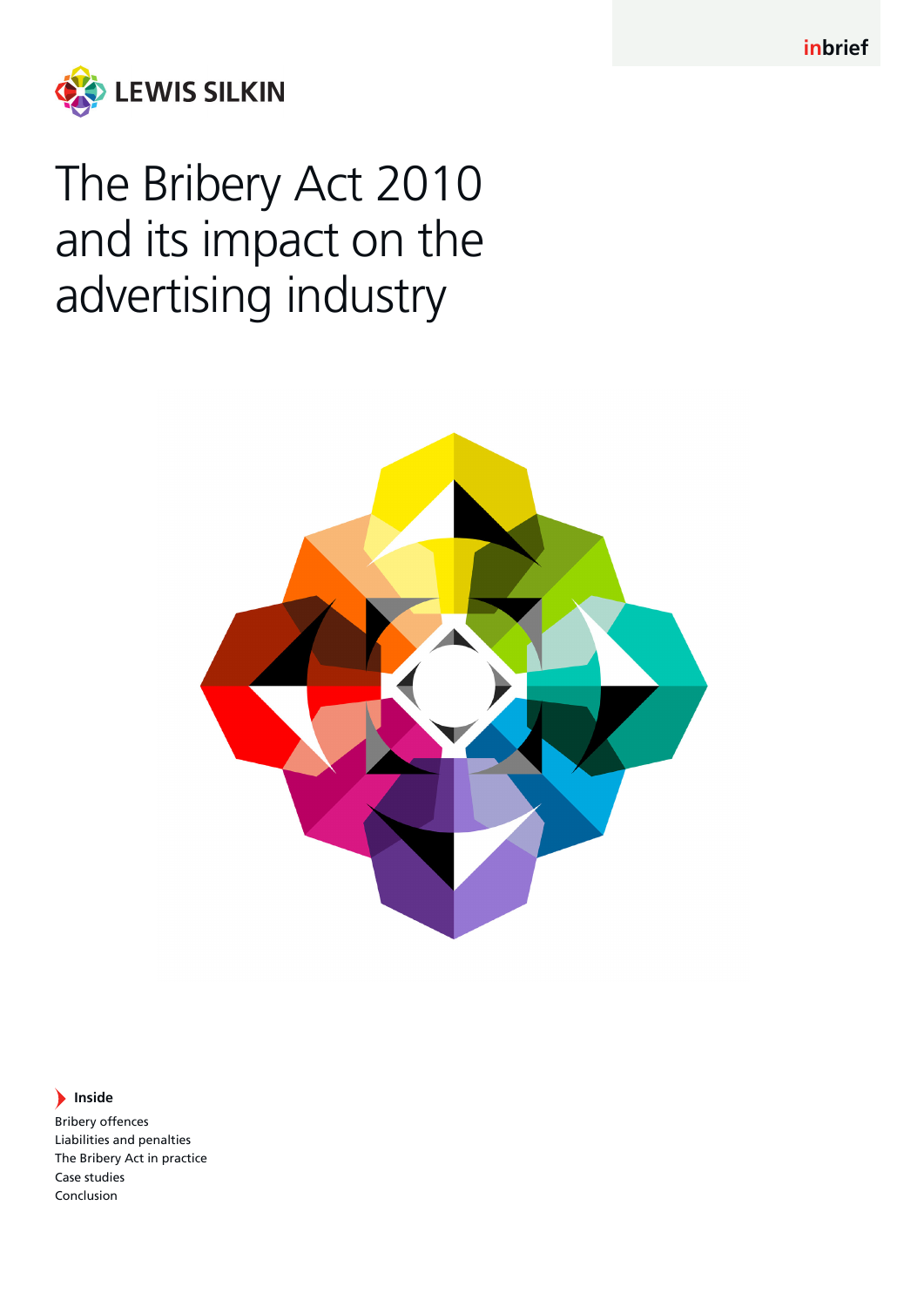

# **Introduction**

It has been called the 'toughest bribery legislation in the world' and has been rumoured to spell the end for corporate hospitality, media rebates and the client lunch, but what are the real implications of the Bribery Act 2010 for the advertising industry?

In force from 1st July 2011, the Bribery Act consolidated and modernised the existing offences of offering and accepting bribes, and created two new offences: bribing a foreign public official, and the failure of a commercial organisation to prevent bribery. We will look at each of the four offences in turn and some potential scenarios relevant to media and creative agencies.

# **Bribing another person (the 'section 1 offence')**

If someone offers, promises or gives financial or other advantage to another person, intending it to secure 'improper performance' of a 'relevant function or activity', then they will have committed an offence.

Understanding what is meant by 'improper performance of a relevant function or activity' is clearly crucial.

- **•** The types of function or activity that are relevant under the Act (i.e. those which might be 'improperly performed') are broader than in the past: they now include not only the functions of public authorities, but also transactions between private parties.
- **•** The Act defines 'improper performance' as the breach of any expectation of trust, impartiality or good faith that applies to the relevant function or activity. The courts will weigh this up by reference to what a reasonable person in the UK would expect in relation to the relevant function or activity (so it is no defence to point to the local customs of foreign countries unless you can show that its written law sanctions the payment).
- **•** The reach of the new Act is global. Not only do the sections 1, 2 and 6 offences apply if the act takes place in the UK, but they also apply to British citizens, individuals ordinarily resident in the UK and bodies that are incorporated in the UK, wherever the act of bribery takes place.

# **Being bribed (the 'section 2 offence')**

Under the Act it is unlawful to accept a bribe, and there are various ways in which someone is classified as having done so. Most obviously, if someone requests, agrees to receive or accepts a bribe with the intention of improper performance, they will have committed the offence.

# **Bribing a foreign public official (the 'section 6 offence')**

The Act creates a separate offence of bribing a foreign public official. Unlike the section 1 and 2 offences, there is no element of 'improper performance' that has to be demonstrated, but there is instead the requirement to show an intention of influencing the official to obtain business advantage.

# **Failure of a commercial organisation to prevent bribery (the 'section 7 offence')**

This new offence represents a significant addition to the pre-existing law, placing much more of an onus on businesses to take pro-active steps to prevent bribery taking place on behalf of their organisation. The offence is committed by a commercial organisation when a 'person associated' with it bribes another person intending to gain advantage for the organisation's business. The associated person need not have any connection with the UK and the act of bribery may have been performed anywhere in the world, and so it may not be possible to convict the associated person himself/itself of an offence.

As the liability of the commercial organisation depends upon bribery committed by 'persons associated' with it, the question of who counts as 'associated persons' is crucial. The Act defines them as persons who 'perform services for or on behalf of' the organisation, including both individuals and companies. Employees are presumed to be associated persons, and then (depending upon the particular circumstances) a whole range of agents, subsidiaries, contractors and suppliers may also count as 'associated' depending upon whether they do actually 'perform services' for or on behalf of the organisation.

The types of organisation that the section 7 offence applies to are (a) companies or partnerships incorporated or formed in the UK and carrying on business anywhere in the world, and (b) companies or partnerships wherever incorporated or formed that carry on business, or part of a business, in the UK.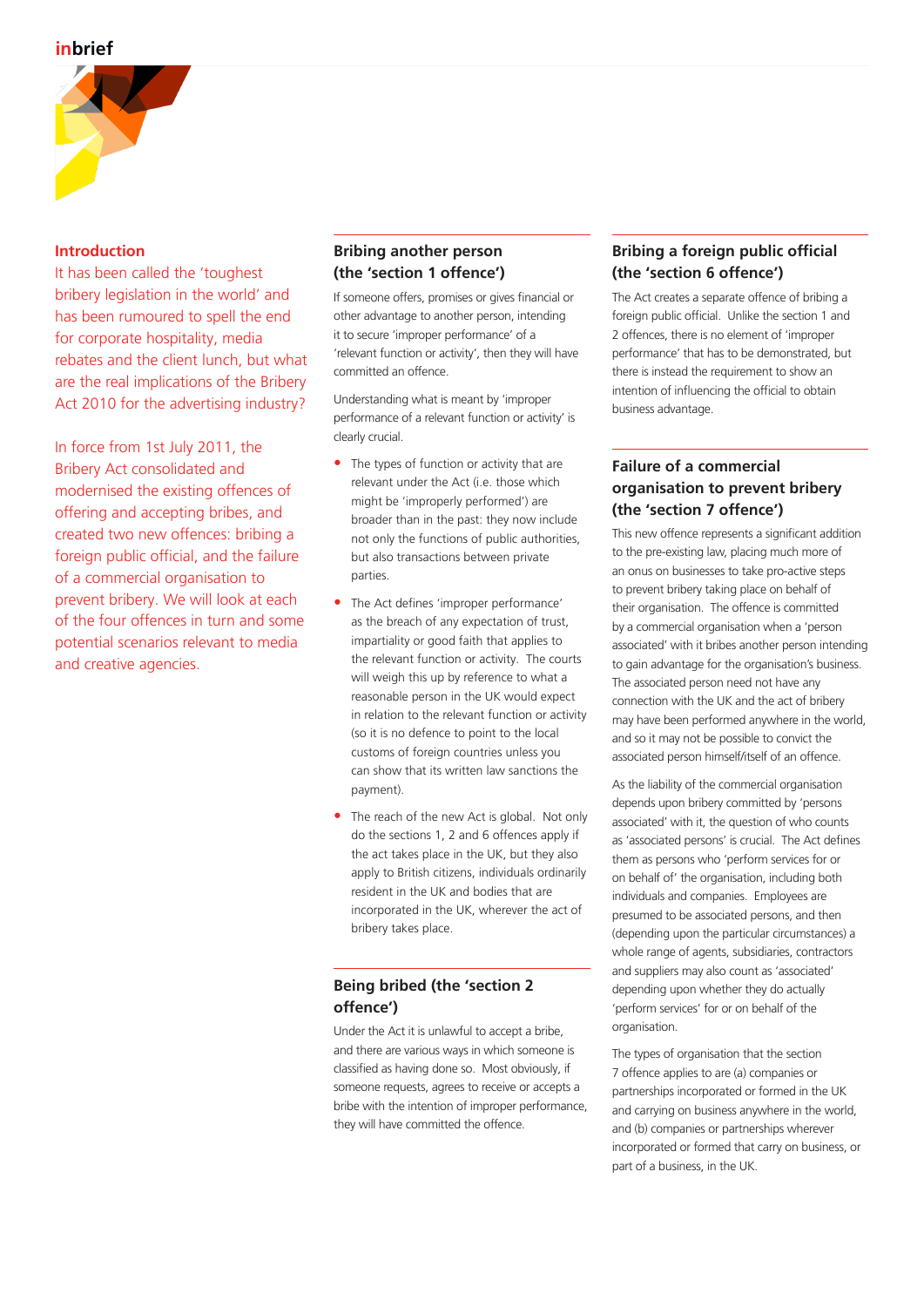

### **The 'adequate procedures' defence**

The offence of failing to prevent bribery is one of 'strict liability' (i.e. the prosecution does not need to prove any intention to commit it), but crucially there is a defence available if the organisation can show that it had in place 'adequate procedures' designed to prevent associated persons from committing bribery offences on its behalf.

The Ministry of Justice has published statutory Guidance to help explain what kind of procedures it regards as likely to be 'adequate' and thus to protect an organisation from liability under section 7. Ultimately it will be for the courts to decide on the correct interpretation of the Act, however, and so the Guidance does not have the force of law. It is principles-based and non-prescriptive, leaving the onus upon each organisation to work out its own 'risk-based' approach with 'procedures proportionate to the risks'. These should be based upon six key principles:

- **•** Risk assessment
- **•** Proportionate procedures
- **•** Top level commitment
- **•** Due diligence
- **•** Communication (including training)
- **•** Monitoring and reviewing.

#### **Liability and Penalties**

For the section 1, 2 and 6 offences, the maximum penalties are unlimited fines and/or imprisonment for up to 10 years, whilst the section 7 offence (failure of a commercial organisation to prevent bribery) is punishable by an unlimited fine.

The first three offences are most obviously aimed at individuals, but corporate bodies can also be guilty of them if perpetrated by a person who is the 'directing mind or will of the organisation'. If an offence under sections 1, 2 or 6 is committed by a body corporate 'with the consent or connivance' of a senior officer (or someone purporting to be such) then that officer/person is also guilty of the offence.

There is also the possibility that a commercial organisation found to have committed a bribery offence would face debarment from bidding for future public contracts as a result of the EU Public Procurement Regulation 2004/18/EC.

## **The Bribery Act in practice**

Although the drafting of the Act is deliberately broad and the penalties severe, 'prosecutorial discretion' is likely to temper the draconian black letter of the law. Even in cases where the authorities think that they have sufficient evidence to prove an offence beyond reasonable doubt, those that are felt to be minor or one-off, or that are self-reported by a company, may not be 'in the public interest' to be prosecuted. Joint guidance from the Director of the Serious Fraud Office (which has primary responsibility for enforcing the Act) and the Director of Public Prosecutions confirms that the Act 'is not intended to penalise ethically run companies that encounter an isolated incident of bribery.'

Subject to what the courts may say, the Guidance from the Ministry of Justice has also given greater comfort on issues such as corporate hospitality (provided it is not too lavish), and liability for offences by subsidiaries or joint venture partners. So, despite its harsh appearance, the Act may not cause the massive upheaval in business practices – such as those between agencies and clients in the advertising industry – that some doom-mongers have been predicting.

#### **Case study: corporate hospitality**

Corporate hospitality is an important feature of the industry in that it allows agencies to showcase their services, and allows clients and agencies to build solid working relationships. Calls to write a specific exemption for corporate hospitality into the Act were rejected, since policy-makers maintain that it is an area open to significant abuse. However, the Ministry of Justice Guidance (supported by similar comments from the SFO) makes it clear that there is no intention to criminalise reasonable and proportionate 'bona fide hospitality and promotional or other business expenditure which seeks to improve the image of a commercial organisation, better to present

products or services, or establish cordial relations.' As Kenneth Clarke says in his Foreword: 'no one wants to stop firms getting to know their clients by taking them to events like Wimbledon or the Grand Prix.'

Specific guidance as to what is 'reasonable and proportionate' is still slim, depending in part upon the standards and norms in the relevant sector. If the hospitality offered is very lavish compared with industry norms then it is more likely to be seen as intended to influence the recipient in an illegitimate manner. Likewise the timing of generous hospitality may also be relevant, for example if it seems to be aiming to influence a particular procurement decision rather than to foster a more general good working relationship. Transparency and proper record-keeping will also be important.

Agencies should adopt a common sense approach, thinking twice before any dramatic increases in client entertainment budgets, and mindful that the timing of gifts, meals and event tickets around pitches and reviews would be unwise. The person at a brand-owning organisation charged with deciding the result of a pitch process should transparently do so in the best interests of his employer, and not as a result of lavish corporate hospitality.

## **Case study: TV production**

Any procurement process presents an area of risk for fraudulent or corrupt activity. In creative agencies, the sub-contracting of production companies and the myriad of additional suppliers for TV production is an example of such a risk area. Informal appointment processes, and shooting abroad makes it difficult for companies to know what is going on by 'associated persons' acting on their behalf. Since it is not practical to have total knowledge and control of every detail, it will be important for agencies to make sure they instil 'adequate procedures' against bribery in order to protect themselves from committing the section 7 offence. Such measures, amongst others, might be the inclusion of anti-bribery clauses in all contracts and an insistence that sub-contractors, freelancers and other associated persons do the same.